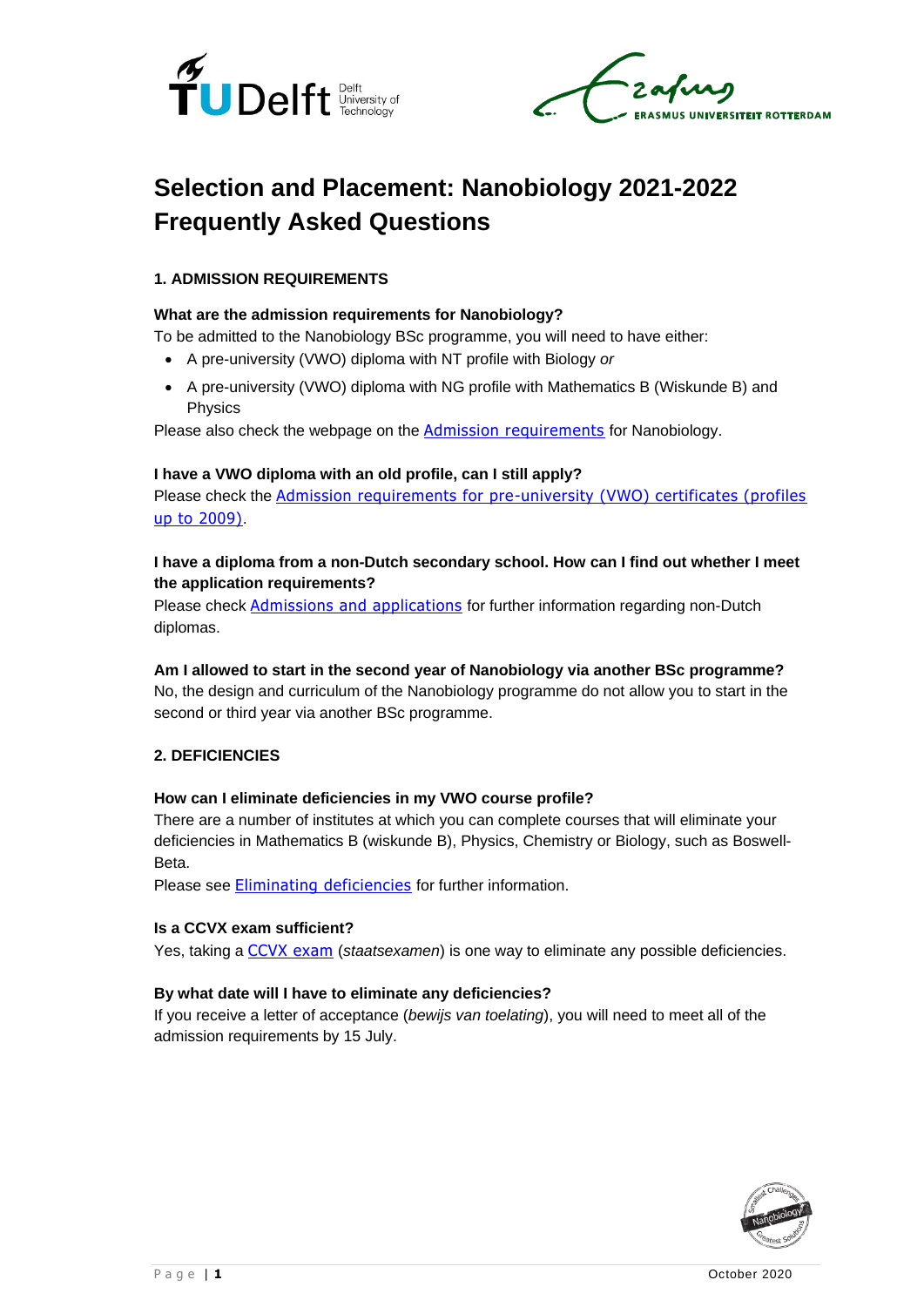



## **3. ENROLMENT AND DE-ENROLMENT**

#### **Will I need to apply to two universities if I want to enrol in Nanobiology?**

The Nanobiology programme is a joint degree programme. This means that you should apply to one university and you will be automatically enrolled at both. You must apply for the programme at TU Delft via Studielink by 15 January at the latest. TU Delft will arrange your enrolment at Erasmus University Rotterdam; you do not need to do this yourself. Please note that the Nanobiology joint degree at both universities counts as only one numerus clausus programme.

## **When does registration for the selection procedure count as participation?**

You use one participation opportunity:

- If you submit an active request for enrolment by 15 January and complete the entire selection procedure.

- If you submit an active request for enrolment by 15 January but withdraw after 15 January, or if you do not participate in part of the selection procedure.

You also use one participation opportunity if fraud is committed during the selection procedure, or if you fail to verify your personal details in time.

You do not use a participation opportunity if you withdraw your registration by 15 January and if you do not participate in the selection procedure.

## **I applied for Nanobiology but I would like to change my enrolment to a programme without a numerus clausus. What should I do?**

You can change your registration to another Bachelor's programme (without a numerus clausus) through **[Studielink](http://www.studielink.nl/)** before 1 May.

## **I would like to apply for two different programmes that both have a numerus clausus. Is this possible?**

Yes, you are allowed to apply for a maximum of two programmes that have a numerus clausus per academic year.

## **My first preference is for Medicine (Geneeskunde), but I would like to study Nanobiology if I do not get a place in Medicine. Is that possible?**

You are allowed to apply for a maximum of two programmes that have a numerus clausus. Depending on the programme(s) for which you are selected and offered a place, you will be able to enrol. If you are accepted to both programmes, you will be able to choose.

## **Unfortunately, I have not been accepted. I have now applied for another programme. How can I cancel my application for Nanobiology?**

You can cancel your application in **[Studielink](http://www.studielink.nl/):** log on to Studielink and select 'My Study Programme' from the menu. Click on the 'Delete' button and then choose 'Withdraw enrolment application' to cancel your application. Please note: cancel your enrolment for Nanobiology at TU Delft only. You will be automatically de-enrolled from Erasmus University Rotterdam.

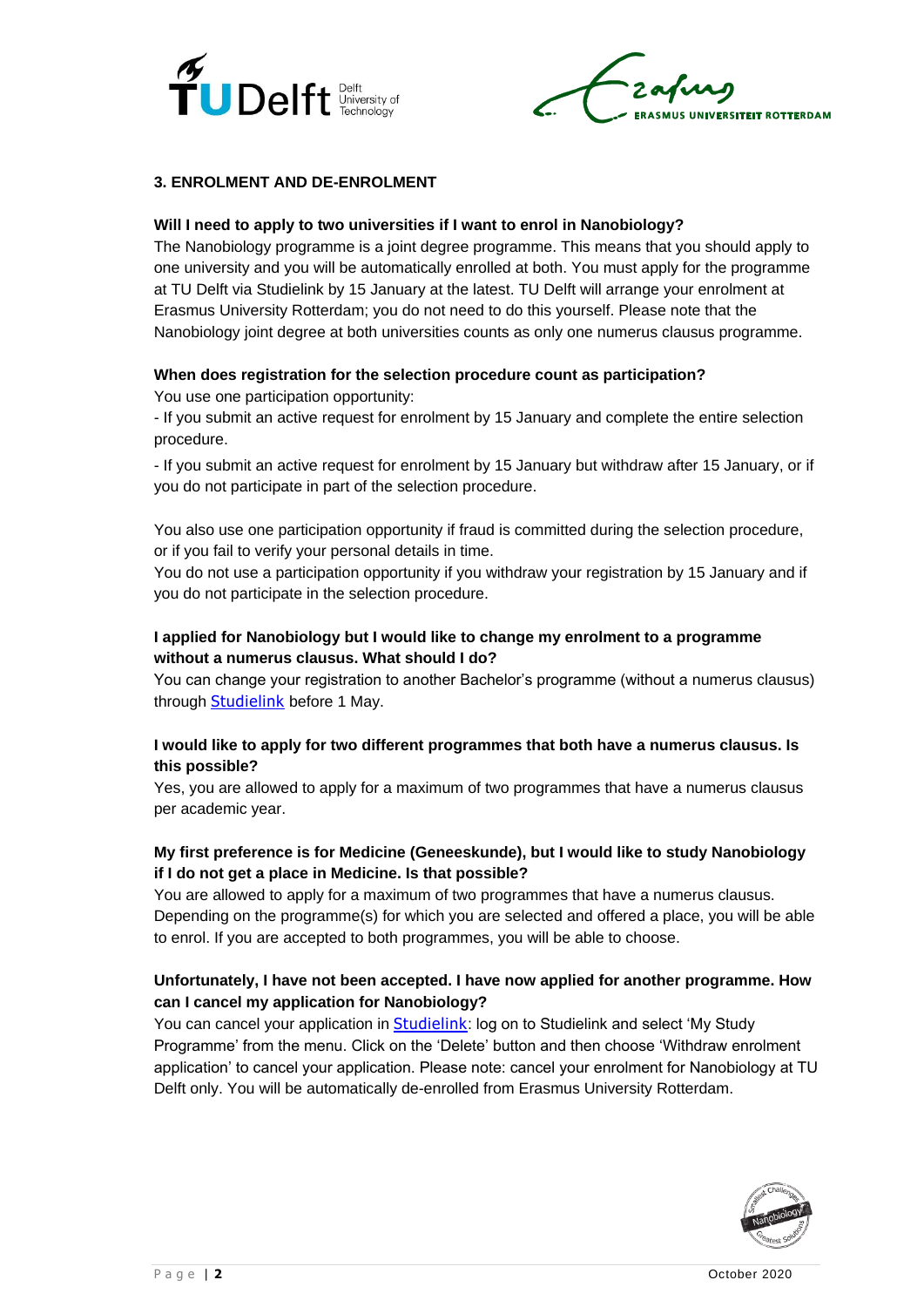

UNIVERSITEIT ROTTERDAM

## **4. SELECTION PROCEDURE**

#### **What is the maximum number of students that can be admitted?**

For the 2021-2022 academic year, a fixed quota of 120 new students will be admitted.

#### **Will a lottery be held in addition to the selection procedure?**

No, we will only use the selection procedure.

#### **Do I have to participate in the selection procedure?**

Yes, everyone has to participate in the selection procedure.

#### **What does the selection procedure entail?**

You can find more information about the selection procedure [here](https://www.tudelft.nl/en/education/programmes/bachelors/nb/bsc-nanobiology/admission-requirements/numerus-clausus/).

## **I am not available on the day of the Selection Exam. Could I take the exam on another day?**

Only in very special cases (illness, personal circumstances) an alternative will be offered. The candidate must provide proof of the reason for their absence. The Selection Committee will look at each request and decide whether to offer an alternative.

If you are not able to take the selection exam online, and you think you have a solid reason, you must submit a request for an alternative. This request must include the following:

- Your name, address, telephone number, student number, email address
- Your signature and the date
- The grounds on which you request an alternative (enclose or attach a copy of proof)

Please send this request to **[Selection-BSc-NB@tudelft.nl](mailto:selection-bsc-nb@tudelft.nl)** by February 1<sup>st</sup> 2021 at the latest.

## **When will I be informed of the results?**

If you have participated in the whole selection procedure (online questionnaire, preparatory tests and selection exam) you will receive your final ranking number in the second half of April through Studielink.

#### **What are my chances of being accepted?**

This depends on various factors, which means that we are unable to comment on this.

#### **How can I prepare for the selection procedure?**

It is not possible to prepare for the online questionnaire. For the selection exam, you will be sent study material beforehand, which you should read in preparation. The selection procedure focuses on your reasons for applying and having the right qualities to become a good nanobiologist.

#### **Am I allowed to use any special facilities?**

Sufficient time has been allotted to take the selection exam. If needed, reasonable facilities can be provided to candidates with a disability, e.g. dyslexia (as referred to in the Higher Education and Research Act, WHW). For the other part of the selection procedure, no special facilities will be needed. Special facilities can be requested by email to [Selection-BSc-NB@tudelft.nl](mailto:Selection-BSc-NB@tudelft.nl) before February 1st 2021.

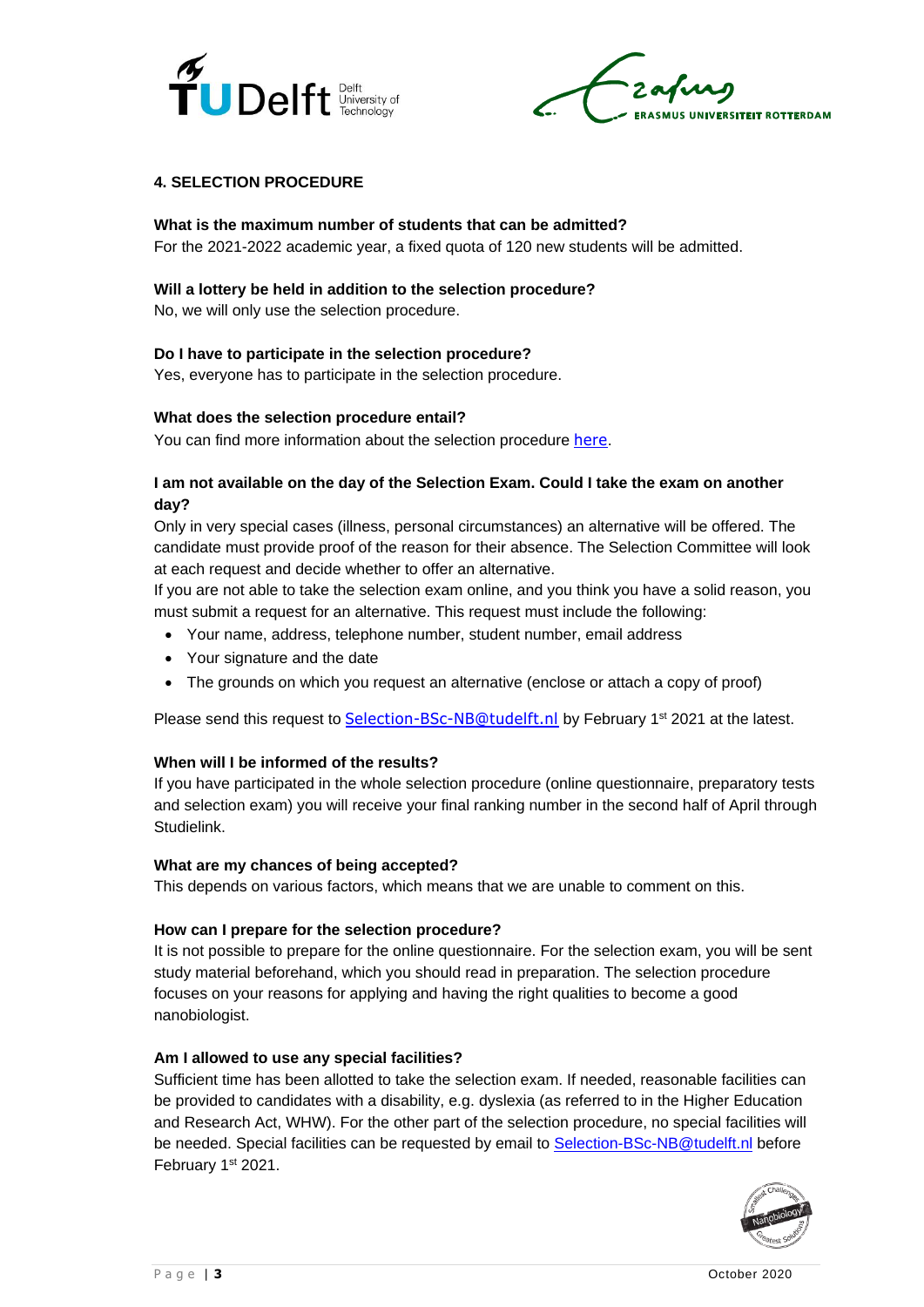

**US UNIVERSITEIT ROTTERDAM** 

## **What kind of students are we looking for?**

As a Nanobiology student, you have an inquiring, inquisitive mindset and a strong interest in mathematics, physics and biology. You want to contribute to ground-breaking research in the near future and you are willing to work hard to reach that goal. If you recognise the following characteristics in yourself, then the Bachelor's in Nanobiology is the programme for you!

- You have a high aptitude for mathematics, physics and biology
- You are a team player
- You have a good grasp of English
- You would enjoy exploring a new area at the interface of biology, mathematics, physics and technology
- You want to make a difference to the future of biomedicine
- You are not afraid of a challenge

#### **How can I improve my chances of being selected?**

There is no way to improve your chances of being selected. We are looking for students who have the potential to become skilled and professional nanobiologists. The selection procedure allows us to gauge whether you have this potential. The key thing is to be motivated and to have the right basic knowledge and skills.

## **In the past, I was not accepted by another programme with a selection procedure or central lottery system (***centrale loting***). Am I still allowed to register for the Nanobiology selection procedure?**

Yes, if you have not used all your attempts, you are allowed to participate in the Nanobiology selection procedure. In total, you can participate in a selection procedure a maximum of two times (per academic year).

#### **5. GRADES**

## **Are my final school grades taken into account in the selection procedure?**

Your predicted or received final grades or grades from 5 VWO, or your most recently obtained grades, only play a minor role in the selection procedure.

## **I have a GPA of 8 for my final school grades. Will I be admitted automatically?**

No, candidates will not be admitted automatically.

#### **6. I HAVE A RANKING NUMBER BETWEEN 1 AND 120**

**If I have a ranking number less than 120, will I definitely be accepted?** 

No, having a ranking number less than 120 does not guarantee that you will be accepted. Studielink will inform you as to whether or not you have officially been accepted into the Nanobiology BSc programme.

#### **7. I HAVE NOT BEEN SELECTED**

## **I was not selected for the Nanobiology programme this year. Am I allowed to register again for the Nanobiology selection procedure for the next academic year?**  Yes, you are allowed to participate in the Nanobiology selection procedure a maximum of two

times.